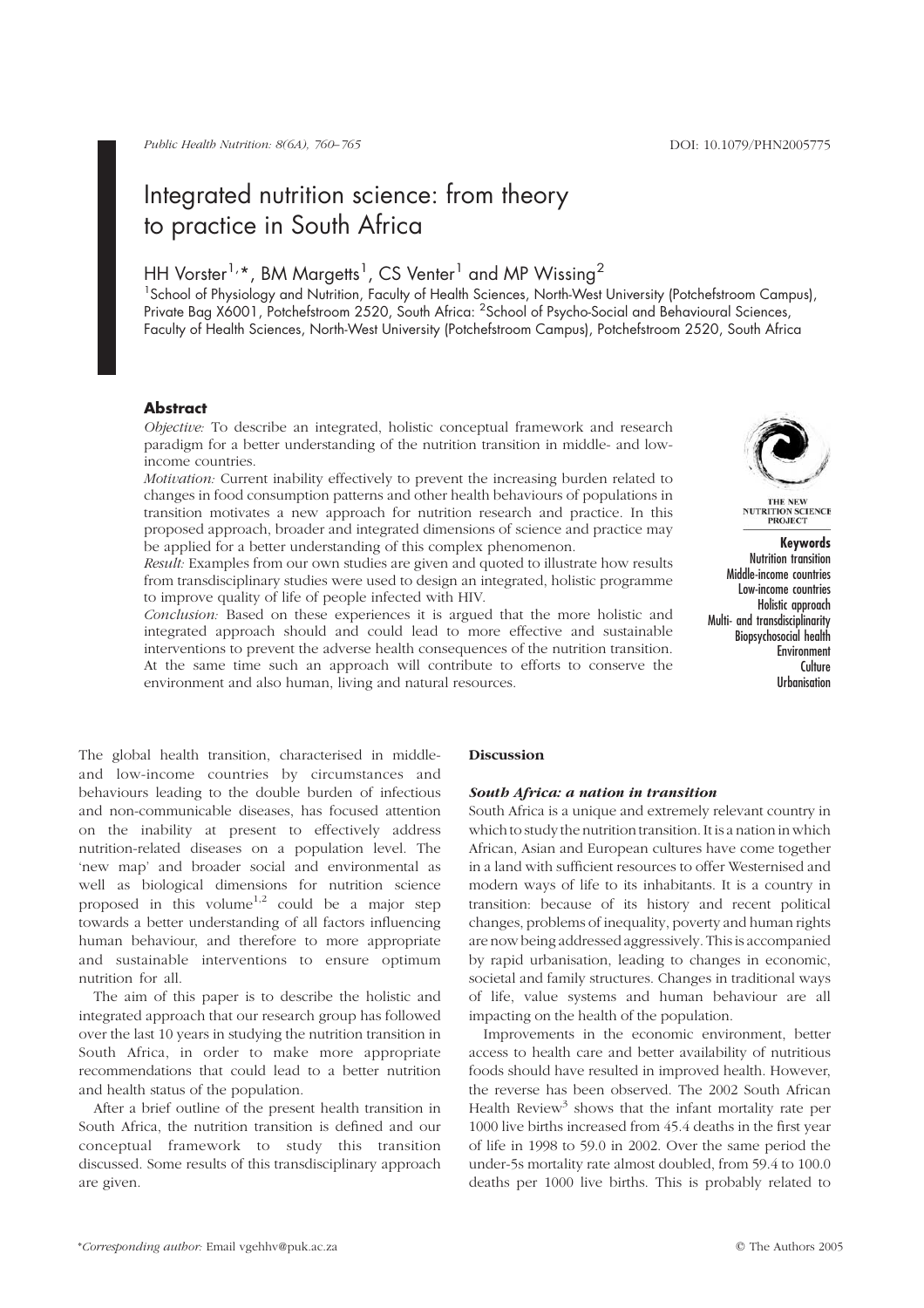Africa and other economically developing regions are now suffering a double burden of obesity, diabetes and other non-communicable diseases, on top of nutritional deficiencies and infectious diseases. Our current approaches are not controlling nutrition-related diseases at population levels. The solution is holistic, integrated, sustainable policies and interventions. These should also conserve the environment, and human, living and physical resources now and in future.

the high HIV/AIDS prevalence. Antenatal testing reported a prevalence of 24.8% in 2001<sup>3</sup>. The stunting prevalence for children aged  $1-9$  years was  $23.8\%$  in  $1999^3$ . In the same year it was reported that 9.1% and 29.4% of adult men and women were obese, while 11.0% of men and 13.2% of women suffered from hypertension<sup>3</sup>. These data illustrate that the consequences of under- and overnutrition coexist in South Africa.

#### The nutrition transition

The nutrition transition can be defined as a stepwise sequence of characteristic changes in dietary patterns and nutrient intakes associated with societal, economic and cultural changes during the demographic transition of populations ${}^4$ . The changes in dietary patterns typically lead to increased intakes of total fat (saturated, omega-6 polyunsaturated and trans-fatty acids), animal protein, sugar and salt; and decreased intakes of plant protein, dietary fibre and other complex carbohydrates<sup>5</sup>. However, there are often also increases in the variety of foods eaten as well as in fruit and vegetable consumption and therefore in micronutrient intakes. But there is no doubt that the dietary changes described for Africans in transition are characterised by increasing consumption of diets associated with higher risk of non-communicable diseases.

Traditional South African diets, described since the 1950s and known to be associated with low risk of cardiovascular disease<sup>6</sup>, can meet micronutrient requirements under certain circumstances<sup>7</sup>. These are, however, usually not very palatable diets and the movement towards more meat, fish, egg, milk, cheese, bread, margarine, salt, oil, sugar and other sweets, often in the form of fast or convenience foods, is understandable. The knowledge that these diets increase risk of non-communicable disease has stimulated much research on the relationship between specific nutrients and the risk factors of these diseases. But little is known on how to motivate populations in transition to retain the best aspects of their traditional diets, and to avoid the detrimental characteristics of typical Western diets. This challenge has motivated our research group to develop a more holistic approach in examining the nutrition transition in South Africa.

#### Integration of research concepts

To gain a better insight into the changes in the lives of populations (and individuals) in transition, how populations respond to these changes, and how this knowledge can be used to promote healthier diets and ways of life, we developed a multidisciplinary research approach. A multidisciplinary team examines how individuals (and populations) in transition cope with or adapt to the changes experienced during urbanisation, acculturation, Westernisation or modernisation.

These changes can be categorised in many ways and include changes in the environment (physical infrastructure, access to health care, income, food, pollution, etc.), changes in society (social support networks, value systems, education, empowerment of women, etc.) and changes on a household and individual level (family structures, values, religious beliefs, attitudes, food security, etc.). These environmental and social as well as biological aspects correspond to the dimensions of the new nutrition science as now proposed<sup>2</sup>.

The disciplines at present involved in the research group are: nutrition, dietetics, physiology, biochemistry, human movement sciences, anthropology, psychology, social work, nursing, theology, agriculture, education and consumer sciences. For implementation of research results in intervention programmes, partnerships with local governance, agriculture and health services are formed.

A basic, underlying hypothesis of the research group is that the way individuals respond to these environmental changes will impact on their health behaviours, food choices, etc. and thus on their risk of disease. Part of this hypothesis is the recognition that the response to changes in the environment will influence, but also be influenced by, psychological strengths, genetics and early (foetal and childhood) programming (biological and psychological).

The disciplines involved in this research are from both the social and natural sciences. At times researchers will work as a multidisciplinary team, approaching the same problem in parallel from different angles. However, mostly the researchers will work transdisciplinarily, integrating research hypotheses, design and methodologies for a more holistic but in-depth understanding of the problem.

This trans- or interdisciplinary approach changed the traditional, narrow research paradigms of the different disciplines. The positivistic, quantitative paradigm of the natural scientists, used to measure and analyse, to reduce problems into controllable size where the researcher is in control, objectively collecting data through repeatable experiments, is now combined with a more imaginative, narrative and qualitative paradigm derived from the social sciences.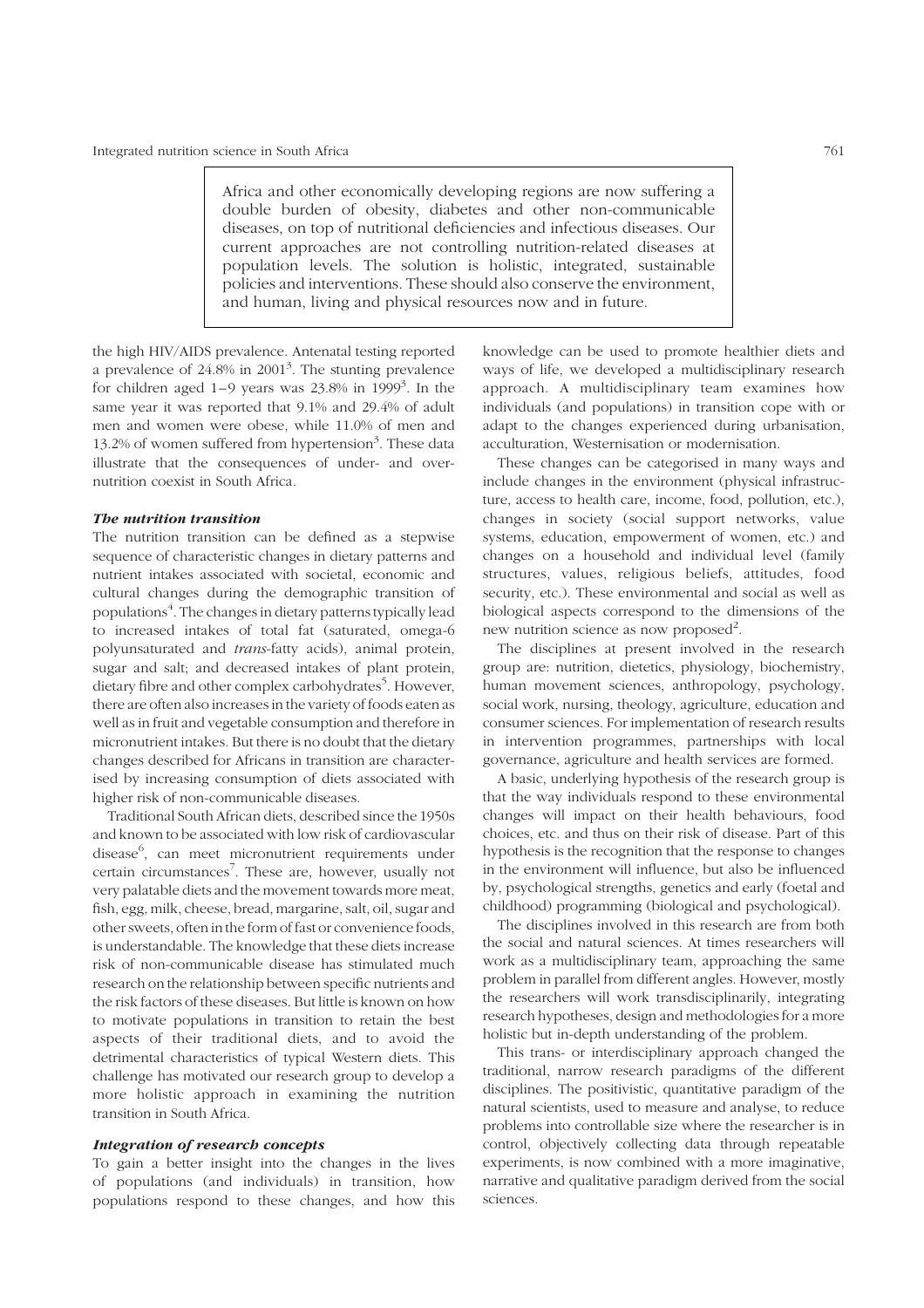#### Box 1 – The new nutrition science in studying the nutrition transition in South Africa

The new nutrition science project proposes that the science has three dimensions: biological, and also environmental and social<sup>1</sup>. Within these dimensions, a number of sub-dimensions or domains are also proposed<sup>2</sup>; these work applied to countries in transition, as shown here. Examples of questions that can be addressed using these domains are also given.

#### 1. Evolution

The way humans respond to changes in their environment, including adaptation to new and changing diets, will to a certain extent be determined by evolutionary developments such as genetic profiles, natural selection, and epigenetic changes during foetal exposures.

. What are the strengths in specific populations that protect against development of specific non-communicable diseases (such as high high-density lipoprotein cholesterol of Africans)?

#### 2. History

To study and design appropriate interventions to protect against the adverse consequences of the nutrition transition, the history of the particular population is of importance. In South Africa for example, the history and burden of the Apartheid ideology is resulting in an attitude of 'a right to a Western diet' based on previous inequities.

. How could the history of the past Apartheid era be used to promote prudent diets amongst previous disadvantaged populations?

#### 3. Resources (natural, living, human)

The challenge during transition is to use resources responsibly in order to preserve them for the future.

. How should the natural resource of water be utilised in the production of a variety of foods compatible with good health? What indigenous crops, using limited water resources, should be promoted?

### 4. Ecology and environment

In the context of the nutrition transition, the development of dietary recommendations (foodbased dietary guidelines) for optimum nutrition should focus on the production of foods that will be ecological and environmentally friendly. This was one of the reasons why the South African food-based dietary guidelines did not recommend milk as the main dietary source of calcium.

- . What foods provide a healthy diet without 'harming' the environment?
- . Is it possible to replace staple crops such as maize with indigenous crops such as mabela (sorghum)?
- . How can the omega-3 fatty acid intakes of South Africans be increased without relying on traditional Mediterranean and imported sources?

#### 5. Food systems and agriculture

Food systems and agriculture are involved on different levels in the nutrition transition. The most important is probably their contribution to food security. South Africa is food-secure on a national level (food is even exported) but not on a household level.

- . To what extent will small farm holdings contribute to household food security in the different climatic parts of South Africa?
- . What is the best agriculture policy, land ownership, etc., to guarantee food security?
- . Are small-scale, household vegetable gardens sufficient to provide needed micronutrients and to protect against non-communicable diseases?

#### 6. Tradition, culture, cuisine

The challenge is to develop food policy and dietary recommendations that are culturally sensitive. To do this, much more knowledge on the nutrient contributions, acceptability and palatability of traditional diets and cuisine of the different populations in Africa is necessary. For example, traditionally the Nguni people ate samp and beans together, two plant foods forming a complete protein with all required amino acids. This habit, as well as other foods, is lost during the urbanisation process.

. Why are traditional foods disappearing in the diet during urbanisation? Is it availability, palatability, status symbol reasons, or other?

#### 7. Technology and industry

As in the North (Western world), the challenge is to provide safe, nutritional foods at affordable prizes. Fortunately, in addition to high-fat convenience foods and products, some traditional, low-fat, high-fibre products are now becoming available, such as a traditional tinned tomato and onion relish, tinned dry beans and lentils.

. How can industry be motivated to use technologies in the development of more lowenergy-density, safe and nutritious products at affordable prices?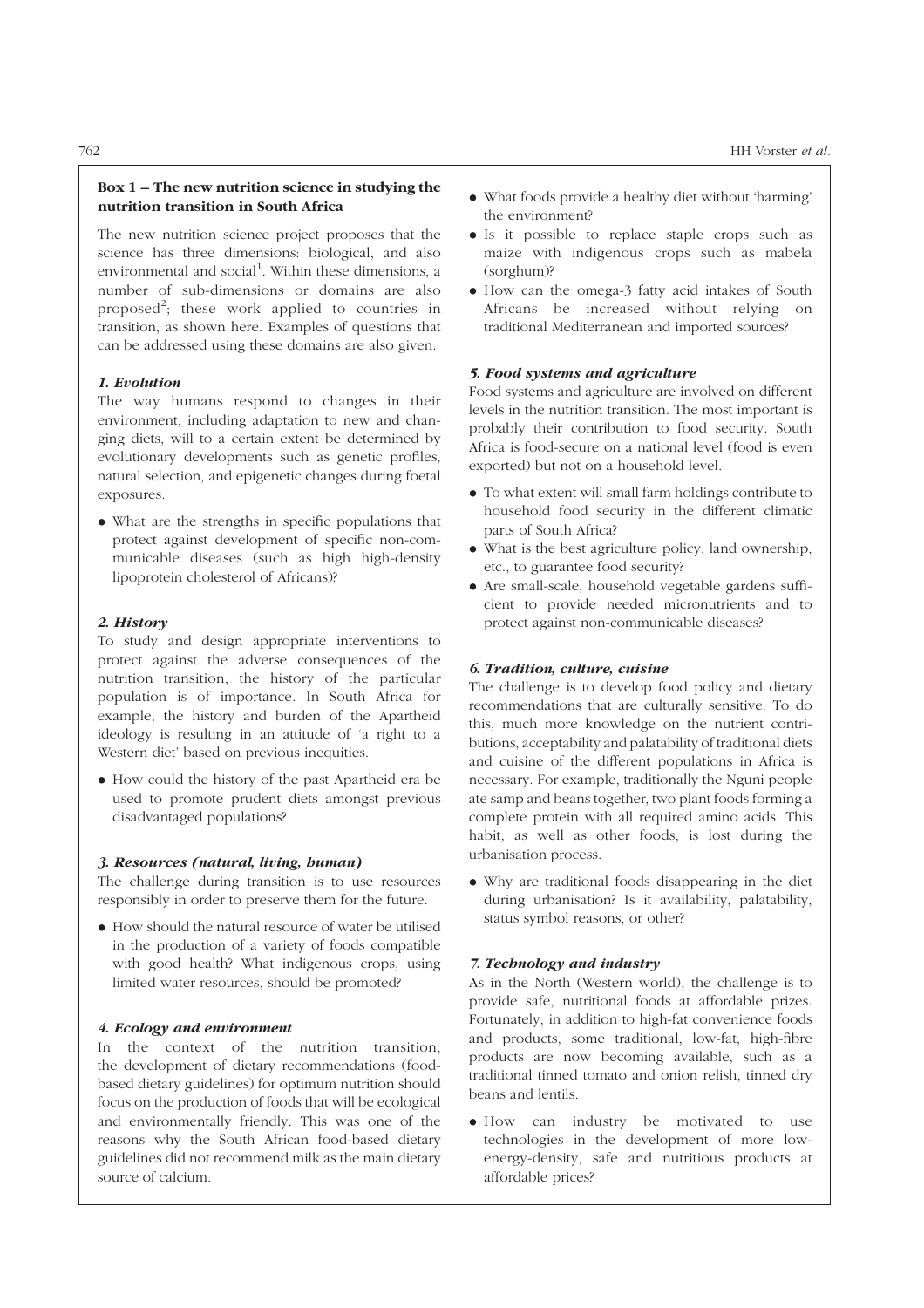#### 8. Physical health (natural, living, human)

Choices that consumers make during the nutrition transition (regarding diets/foods and other health behaviours such as smoking, physical activity) will impact on their physical health. It is important to understand why people make certain choices (such as availability, convenience, price, palatability, peer pressure) in order to make recommendations for healthier choices.

. How can populations in transition be influenced to make healthier choices regarding foods eaten and other ways of life?

#### 9. Mental, emotional and spiritual health

Mental, emotional and spiritual health will influence psychological strengths and the ability of individuals to cope with change. To understand why people make specific lifestyle choices during transition, factors contributing to coping abilities (or the lack thereof) should be examined in more detail.

- . What are the factors influencing the development of coping strategies during the transition process?
- . What is the role of mental and spiritual health of individuals in creating and maintaining healthy communities?

#### 10. Equity (including poverty)

Poverty, being disadvantaged, the status of women, equity, and other factors all influence the way individuals and communities will respond to change during urbanisation and transition.

- . What are the differences between male- and femaleheaded households regarding food security?
- . How does poverty affect community functioning?
- . What are the relationships between poverty and education?

. Are there infrastructures and safety networks to ensure adequate education and training for the poor?

#### 11. Economics and politics

The transition in Africa, from rural to urban and from traditional to Westernised ways of life, is accompanied by both improvements and a deterioration in economic circumstances. The development of squatter areas (urban slums) in the developing world is a given. To ensure adequate nutrition in these areas is a huge challenge. Government policies and actions have enormous influence on infrastructures, housing, health systems, food security and social and economic empowerment.

- . What are the relationships between income and food expenditure in populations in transition?
- . How can individuals and households be motivated and empowered to make healthy choices when other choices become affordable?

#### 12. Philosophy and ethics

Philosophical and ethical considerations should influence the design of policy and interventions in communities in transition. This should help to ensure that human rights of individuals in these communities are respected.

. How should ethical considerations be applied in the recommendations, guidelines, information transfer, education and instruction of people in transition to motivate healthier choices in foods and ways of life?

#### References

- 1 The Giessen Declaration. Public Health Nutrition 2005;  $8(6A): 783-6.$
- 2 Leitzmann C, Cannon G. Dimensions, domains and principles of the new nutrition science. Public Health Nutrition 2005; 8(6A): 787-94.

This integration of research paradigms has resulted in more holistic research with wider boundaries and a better understanding of the problems. The researchers are now more subjective and participatory, collecting data that are studied and from which theory flows. The researchers are now the learners. As the research group progresses more towards implementation, the paradigm of critical social theory and action research will also become part of the research philosophy.

These developments stimulated a more positive approach with a focus on health, rather than disease. This fortigenic or strength-based paradigm has led to a reformulation of research questions. For example, instead of designing projects to examine the early origins of

disease or vulnerability, the question would now be about the early origins of strengths that enable individuals to cope with their changing environments.

#### Using this holistic approach

Our multidisciplinary team has designed, executed and published the data of a series of projects with the main objective to study the interactions between biological, psychosocial and environmental factors that determine the response of individuals and groups in transition to their changing circumstances. Our main hypothesis is that these responses will determine nutritional status and health.

This integrated, transdisciplinary approach is illustrated by our efforts to improve the quality of life of Africans in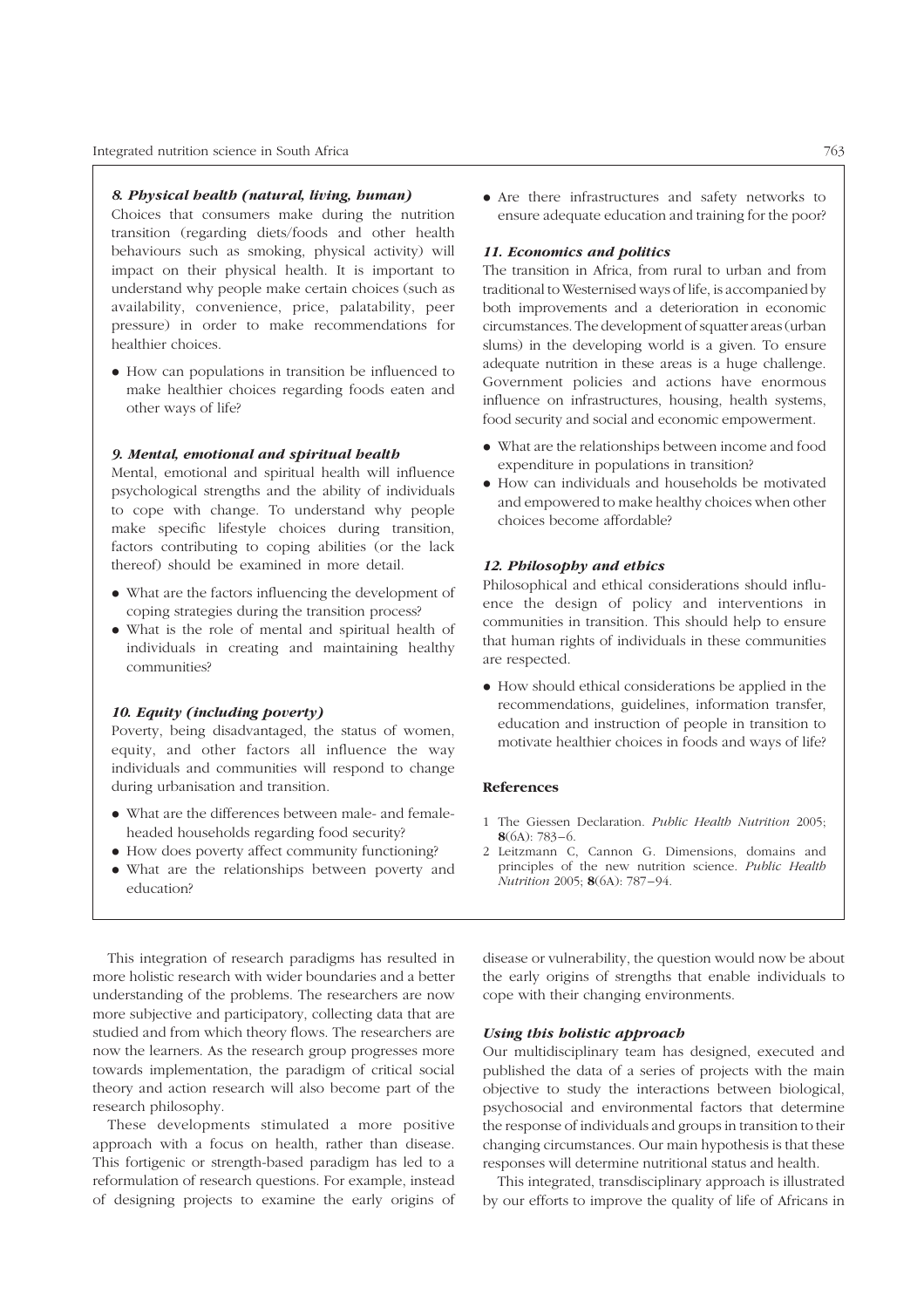transition infected with HIV. An early observation from the THUSA (Transition and Health during Urbanisation of South Africans) study<sup>8</sup> was that, amongst 1785 apparently healthy individuals recruited into a baseline epidemiological survey from rural and urban areas in the North-West Province, the prevalence of unknown, asymptomatic HIV infection was higher in the urban poor than in the urban rich or rural poor (Table 1).

The same study $9$  showed that general coping strategies, as measured by the COPE and SACS scales, of infected participants differed significantly from those of uninfected subjects. All psychometric scales used to measure psychological variables were adapted and validated for this population<sup>9</sup>. HIV uninfected subjects had higher scores for all COPE sub-scales except for alcohol and drug disengagement, for which the higher score was reversed, meaning that the infected subjects had higher involvement with alcohol and drugs.

The infected subjects, therefore, had a lower number of available coping strategies, which was confirmed with the SACS. The uninfected subjects scored higher for both constructive coping strategies such as planning, seeking social support and acceptance, and also for destructive coping strategies such as avoidance, anti-social or instinctive action. These results suggested that general coping strategies as measured in this study may be related to specific, situational, behavioural coping strategies to prevent HIV infection<sup>9</sup>.

Using qualitative methods, Lemke<sup>10</sup> and Lemke et  $al$ <sup>11</sup> showed in a sub-sample of this population that 75% of the households were food-insecure. Food insecurity was related to family disruption due to migrant work, poverty and societal violence. She showed that female-headed households, despite more limited resources, often attained better nutrition security, among other reasons because of fostering of social ties, networking and innovative informal sector activities to increase income.

A comparison of the nutritional status of these asymptomatic infected subjects with uninfected subjects $12$ showed no significant differences in nutrient intakes and anthropometric variables, but significantly lower levels of several biochemical variables indicative of nutritional status and higher levels of liver enzymes. A principal

Table 1 HIV status of South African urban and rural populations

| Variable                                                                        | Group                    | Group                    | Group<br>З                 | Group                      | Group<br>5              |
|---------------------------------------------------------------------------------|--------------------------|--------------------------|----------------------------|----------------------------|-------------------------|
| Number (men)<br>Number (women)<br>% HIV-infected men<br>% HIV-infected<br>women | 196<br>300<br>7.4<br>8.9 | 113<br>148<br>7.8<br>8.6 | 134<br>175<br>11.1<br>17.7 | 236<br>293<br>21.9<br>12.7 | 84<br>106<br>5.8<br>9.4 |

Group (level of urbanisation):  $1 -$  deep rural, traditional villages:  $2 -$  farm dwellers (commercial farms); 3 – informal housing areas (squatter camps); 4 – urban, established townships; 5 – urban, Westernised, professional people.

Adapted from Vorster et al.<sup>8</sup>.

components analysis was used to summarise dietary patterns. The first principal component contrasted the intakes between meat, fruit and vegetables in one direction and the consumption of staples (maize meal). A high positive score reflected a diet higher in meat and vegetables and a more negative score, a diet higher in maize products.

Table 2 shows the mean diet score for each third of the distribution of the liver enzyme aspartate aminotransferase (AST) for infected subjects. Those subjects in the lowest third of AST had a statistically significantly higher mean dietary score than subjects in the middle and highest thirds of AST. The diet score further showed statistically significant negative correlations with liver enzymes. These results suggest that a diet higher in meat and vegetables may protect HIV-infected subjects against liver damage $^{12}$ . All these results are reflected and used in the design of an integrated intervention study<sup>13,14</sup> in which a protein and micronutrient supplement was developed based on the staple food of HIV-infected subjects, tested for acceptability<sup>15</sup> and combined with a social group work programme<sup>14</sup> to improve quality of life of these subjects, by improving nutritional status and delaying progression of the infection to full-blown AIDS.

The major dimensions of the concept of the new nutrition science are manifest in this integrated intervention study:

- . The environmental dimension is reflected in the use of a traditional, locally produced staple food (maize meal) as basis of the supplement $^{13,15}$ .
- . The social dimension is contained in the design and evaluation of the impact of the social group work programme in which actions that influence knowledge, attitude, behaviour, coping strategies, self-esteem and food security were implemented and strengthened in a culturally sensitive way<sup>14</sup>.
- The *biological dimension* is displayed in the numerous health outcomes and markers of progression of HIV to  $AIDS<sup>13</sup>$  measured to evaluate the influence of the nutrition supplement and social group work programme.

Table 2 An indication of nutritional status in HIV-infected South Africans

| Thirds of | Mean diet | 95% CI        | Overall F-ratio: |
|-----------|-----------|---------------|------------------|
| AST       | score     |               | P-value          |
| Lowest    | 0.17      | 0.08, 0.43    | 3.04: $P = 0.05$ |
| Middle    | $-0.19$   | $-0.41, 0.03$ |                  |
| Highest   | $-0.16$   | $-0.37, 0.06$ |                  |

AST – aspartate aminotransferase; CI – confidence interval. Spearman correlations, liver enzymes and diet score: alanine aminotrans-

ferase,  $-0.19$  ( $P = 0.007$ ); AST,  $-0.15$  ( $P = 0.031$ ). Score derived from first principal component: positive score indicates higher consumption of meat products and vegetables; negative score indicates higher consumption of maize and lower consumption of meat and vegetables

Adjusted for age, area of residence, gender and year of study (1996, 1998).

Adapted from Vorster et al.<sup>12</sup>.